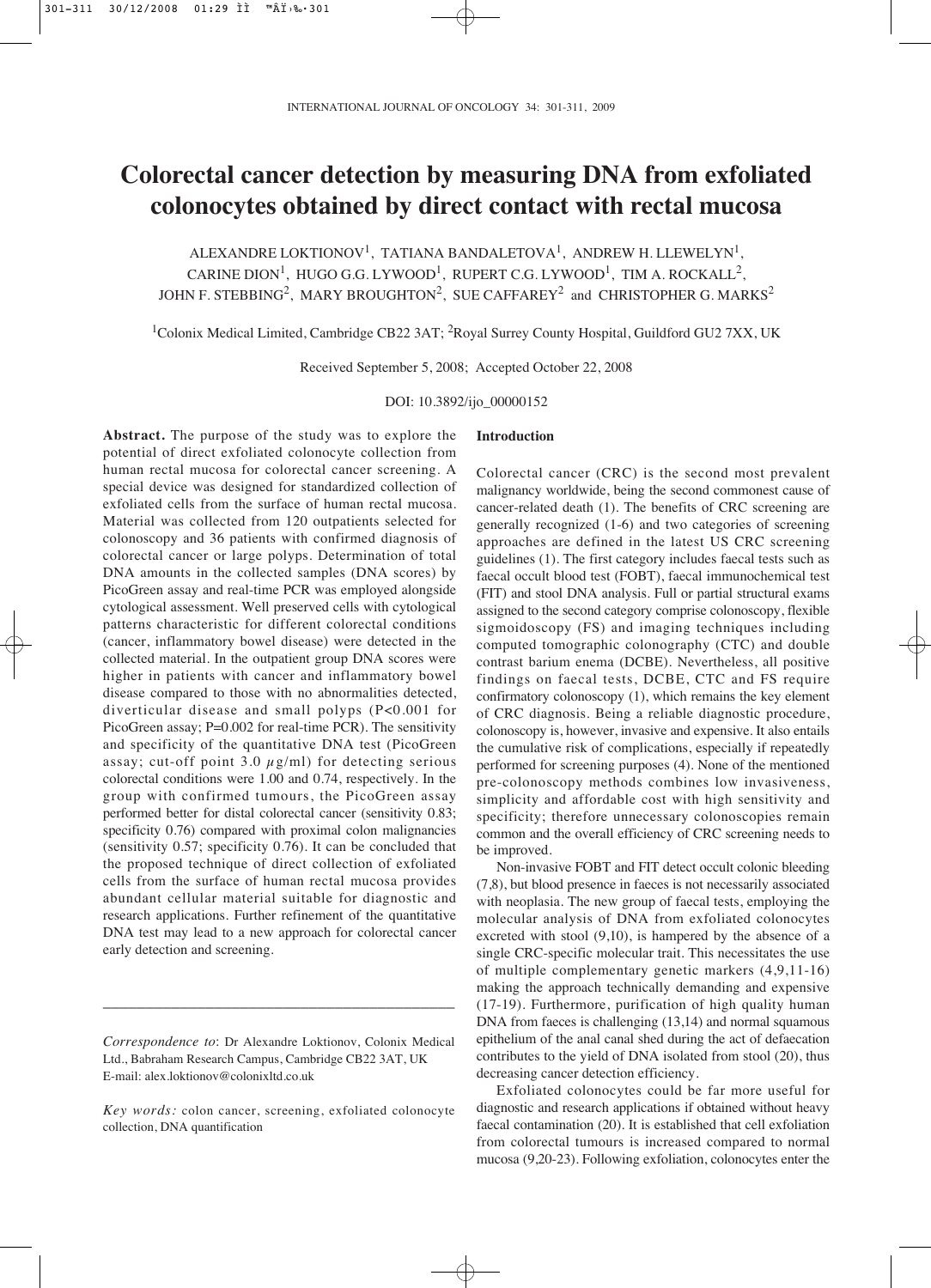mucocellular layer separating colonic epithelium from the gut contents (20,23). It was hypothesized that this layer moves in parallel to the flow of faeces down to the rectum, leading to the buildup of the exfoliated cells on the surface of the rectal mucosa (20). Then in CRC patients exfoliated malignant cells, which are better adapted to autonomous existence (24-26), should be accumulated in the rectum, creating quantitative differences between cancer patients and healthy individuals. Similar changes are likely to be present in cases of chronic inflammatory conditions, which are known to be associated with an increased CRC risk and also require colonoscopy for diagnosis confirmation (27).

In order to test the hypothesis we have developed a technique for direct standardized collection of exfoliated cells from the rectum (28). This pilot study was undertaken with the purpose of assessing the potential of the new technique for colorectal disease detection and CRC screening.

#### **Materials and methods**

*Study design*. The study included the following stages: a) Hypothesis testing by collecting exfoliated cells from colon segments resected from CRC patients and tumour-free individuals. b) Development of laboratory techniques for assessing collected material. c) Development of a device for exfoliated cell collection from the surface of human rectal mucosa and setting-up a standardized cell collection procedure. d) Testing the approach in a pilot clinical trial including prospective blinded analysis of a group of symptomatic patients with unknown diagnosis and analysis of an additional group of patients with known CRC diagnosis for assessing possible tumour site effect.

The study protocol was approved by South West Surrey Local Research Ethics Committee. All patients gave written informed consent to the study protocol. The trial was registered in the International Standard Randomised Controlled Trial Number Register as ISRCTN30255103.

#### *Patients and sample collection*

*Patients*. All patients participating in the study were recruited at the Royal Surrey County Hospital (Guildford, UK). At the initial stage 20 resected colon specimens were analysed. CRC was confirmed in 18 cases (see results for details). No residual malignancy was found in two specimens resected following endoscopic removal of malignant polyps.

A total of 156 patients participated in the pilot trial (Table I). The main group analysed prospectively included 120 consecutive patients with colorectal complaints attending outpatient clinics and referred for colonoscopy. They did not have bowel preparation before sample collection. In 67 of these patients cell collection was repeated immediately before colonoscopy, following bowel preparation with Picolax.

There was also an additional group including 36 patients with CRC diagnosis. Samples from these patients were collected before operations, without bowel preparation.

*Sample collection from resected colon segments*. Resected colon segments were opened by a cut along anti-mesenteric surface. Exfoliated cells were collected by a gentle contact of a fixed area of inflatable elastic membrane with the surface of



Figure 1. Device for direct cell collection from the surface of rectal mucosa. (A) Initial state; (B) plunger pushed, elastic nitrile membrane (1) inflated (cell collection state); (C) plunger pulled back, membrane retracted inside the device, cell lysis buffer added (2) and (D) device hermetically closed and ready for shipment to the laboratory.

tumours and unchanged mucosa at 5-7 cm proximally and distally from tumour margin.

*Sample collection from outpatients and CRC patients*. A device for standardized exfoliated cell collection from the surface of the rectal mucosa (Fig. 1) was designed (28) and manufactured by Colonix Medical Ltd. Before sample collection, patients underwent routine digital rectal examination. In order to collect cells, the balloon-holding end of the device was introduced through a proctoscope into the rectum. Inflation of the balloon with a fixed air volume brought the cell-collecting membrane into contact with the rectal mucosa to collect exfoliated cells from its surface. Following ten second inflation the membrane with collected material was retracted into the device, which was then removed from the proctoscope. All samples were collected by clinicians during patient examination. All problems associated with the procedure were recorded in coded individual protocols. Small fractions (<5%) of the collected material were used for preparing smears on microscope slides for cytological examination. The remaining material was lysed in 5 ml of cell lysis buffer (22) and sent to the laboratory of Colonix Medical Ltd together with the slides and the protocols.

*Laboratory analyses*. All analyses were blinded by withdrawing clinical information until completion of laboratory tests.

*Cytological examination*. Cell smears were stained with haematoxylin and eosin and examined microscopically. Individual smear descriptions were given. Microphotographs were taken with DP71 digital camera (Olympus Corporation, Japan).

*Faecal contamination assessment*. Faecal contamination was assessed by measuring optical absorbance of 100  $\mu$ l of each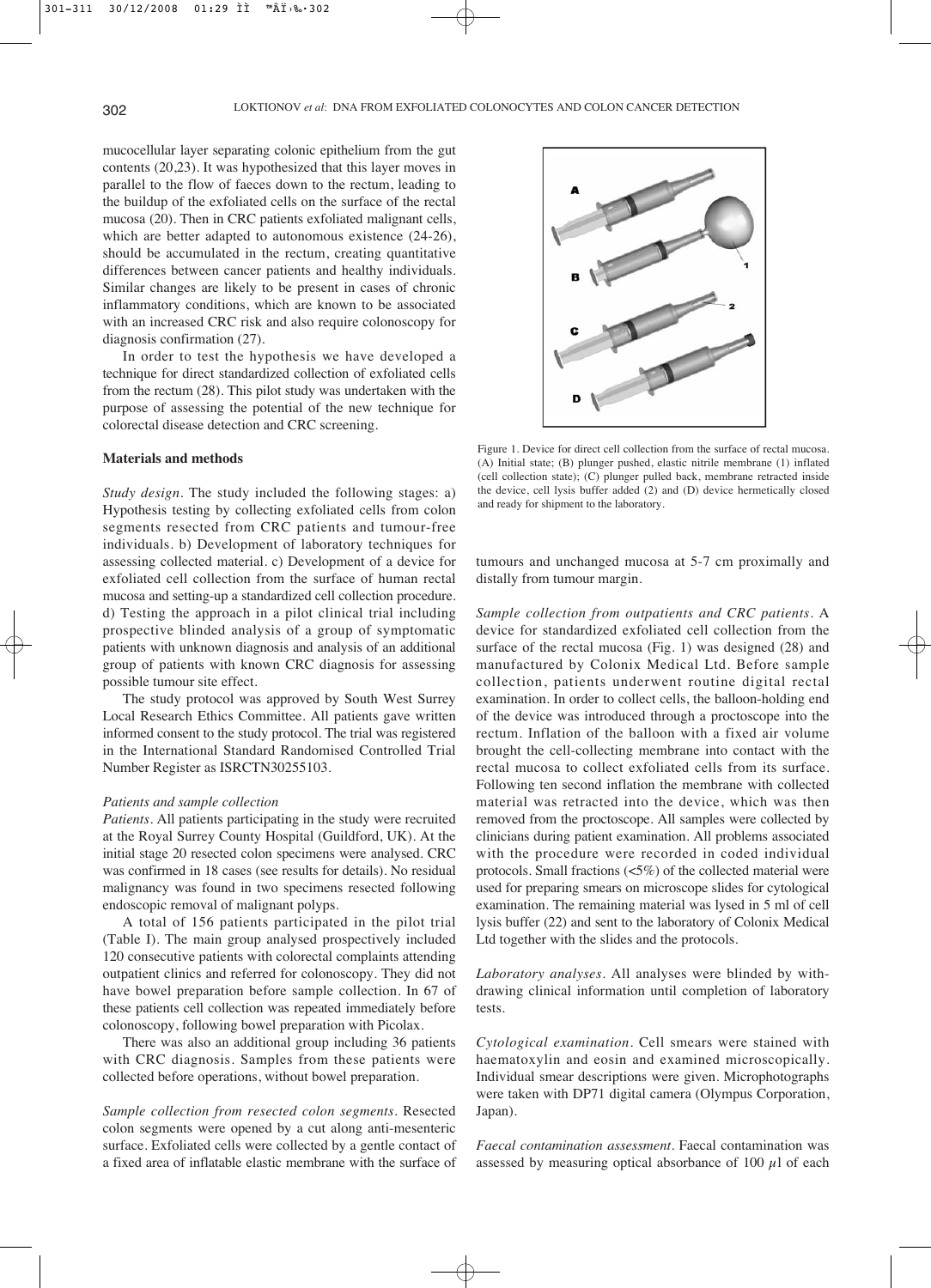| Table I. Characteristics of patients in the pilot clinical trial. |  |  |  |
|-------------------------------------------------------------------|--|--|--|
|-------------------------------------------------------------------|--|--|--|

| Variable                        | Number of patients |                           |                |                          |  |  |
|---------------------------------|--------------------|---------------------------|----------------|--------------------------|--|--|
|                                 |                    | Outpatient study          |                | 'Known CRC' group        |  |  |
|                                 | Total 120          | Eligible 115 <sup>a</sup> | Total 36       | Eligible 28 <sup>b</sup> |  |  |
| Gender                          |                    |                           |                |                          |  |  |
| Male                            | 48 (40.0%)         | 47 (40.9%)                | 25 (69.4%)     | 22 (78.6%)               |  |  |
| Female                          | 72 (60.0%)         | 68 (59.1%)                | 11 (30.6%)     | $6(21.4\%)$              |  |  |
| Age                             |                    |                           |                |                          |  |  |
| (Years, mean)                   | 66.0               | 65.7                      | 73.2           | 73.9                     |  |  |
| (Years, CI 95%)                 | 63.8-68.2          | 64.5-66.8                 | 70.3-76.2      | 70.8-77.0                |  |  |
| (Years, range)                  | 35-93              | 35-93                     | 49-88          | 44-88                    |  |  |
| Sample contamination degree:    |                    |                           |                |                          |  |  |
| Low                             | 109 (90.8%)        | 104 (90.4%)               | 30 (83.3%)     | 22 (78.6%)               |  |  |
| High                            | 11 $(9.2\%)$       | 11 (9.6%)                 | 6(17.7%)       | $6(21.4\%)$              |  |  |
| Diagnosis:                      |                    |                           |                |                          |  |  |
| No abnormalities detected (NAD) |                    | 52                        |                |                          |  |  |
| Diverticular disease            |                    | 29                        |                |                          |  |  |
| Small polyps (<10 mm)           |                    | 22                        |                |                          |  |  |
| Large polyps $(\geq 10$ mm)     |                    | $\overline{a}$            | $2^{\circ}$    | $2^{\circ}$              |  |  |
| IBD (total)                     |                    | 7                         |                |                          |  |  |
| IBD - Ulcerative colitis        |                    | (4)                       |                |                          |  |  |
| IBD - Crohn's disease           |                    | (2)                       |                |                          |  |  |
| <b>IBD</b> - Proctitis          |                    | (1)                       |                |                          |  |  |
| CRC (total)                     |                    | $\overline{4}$            | 34             | 26                       |  |  |
| CRC site - Cecum                |                    | (1)                       | (9)            | (7)                      |  |  |
| CRC site - ascending colon      |                    |                           | (5)            | (5)                      |  |  |
| CRC site - transverse colon     |                    |                           | (2)            | (2)                      |  |  |
| CRC site - descending colon     |                    |                           | (1)            | $\sim$                   |  |  |
| CRC site - sigmoid colon        |                    | (2)                       | (6)            | (5)                      |  |  |
| CRC site - rectum               |                    | (1)                       | (12)           | (7)                      |  |  |
| <b>CRC</b>                      |                    |                           |                |                          |  |  |
| Dukes' stage A                  |                    | $\mathbf{1}$              | 16             | $\overline{2}$           |  |  |
| Dukes' stage B                  |                    |                           | 18             | 16                       |  |  |
| Dukes' stage C                  |                    | 3                         | 10             | 8                        |  |  |
| Other malignancies              |                    | 1 stomach cancer          | $\overline{a}$ |                          |  |  |

<sup>a</sup>Two patients did not have colonoscopies; three samples were excluded for technical reasons. **Eight patients were excluded**: pre-operative chemo- or radiotherapy, 5; complete intestinal obstruction, 1 and technical problems, 2. °One 30 mm tubulovillous adenoma in the ascending colon; one 25 mm tubulovillous adenoma in the sigmoid colon.

–––––––––––––––––––––––––––––––––––––––––––––––––––––––––––––––––––––––––––––––––––––––––––––––––––––

lysate at wavelength 340 nm using GENios fluorescent microplate reader (Tecan, Switzerland). Contamination degrees were defined as follows: <1.5, low or acceptable;  $\geq$ 1.5, high or unacceptable (values in optical absorbance units).

*DNA isolation and quantification with PicoGreen*. DNA was isolated from 120  $\mu$ l of cell lysate using QIAamp DNA mini kit (Qiagen, Germany), as previously described (22). DNA concentrations were measured using Invitrogen-iT™ PicoGreen® dsDNA assay kit (Invitrogen, USA) and GENios fluorescent microplate reader at wavelengths 485 nm (excitation) and 535 nm (emission) according to the instructions provided with the kit. The final value (DNA score) reflected DNA concentration  $(\mu g/ml)$  recalculated for the original lysate.

*DNA quantification with real-time PCR (RT-PCR)*. Amplifiable human DNA in the samples was quantified by RT-PCR targeting a human-specific 71-bp fragment of the  $\beta$ -globin gene (exon 3) with a previously reported (29,30) set of PCR primers and TaqMan probe supplied by MWG-Biotech (Germany): forward primer, 5'-GGGCAACGTGCT GGTCTG-3'; reverse primer, 5'-AGGCAGCCTGCACT GGT-3'; TaqMan probe, 5'-FAM-CTGGCCCATCACTTTG GCAAAGAA-BHQ-3' (FAM - 6-carboxyfluorescein; BHQ, Blackhole Quencher 1).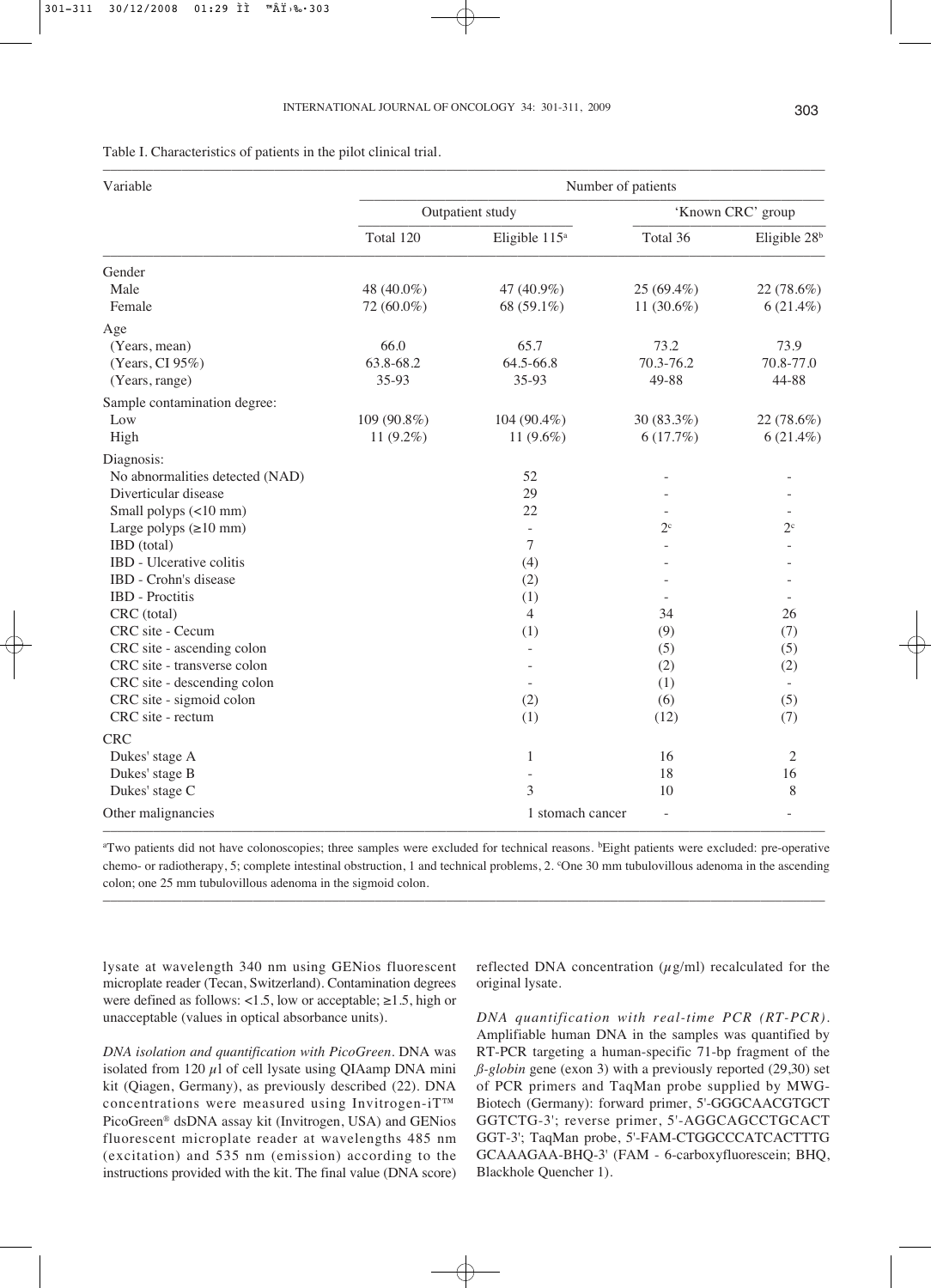The 15 μl reactions included 1X QuantiFast Probe PCR master mix (Qiagen), both primers at 400 nm, the TaqMan probe at 200 nm and 6  $\mu$ l of tested sample. Amplifications were performed using Mastercycler ep *realplex* (Eppendorf, Germany) with preincubation at 95˚C for 3 min followed by 40 cycles of denaturation at 95˚C for 3 sec and annealing/ extension at 60˚C for 30 sec. Amplifiable DNA concentrations were calculated by extrapolation from calibration curves generated by RT-PCR of fixed amounts of human genomic DNA. PCR template specificity controls included bovine and pig DNA (Novagen-Merck Chemicals, UK) and *E. coli* DNA (Sigma-Aldrich, UK). RT-PCR results were transformed into DNA scores by the *realplex* system software.

*Data presentation and statistical analysis*. The diagnosis in all patients was made on colonoscopy and confirmed at surgery by pathology reports when appropriate. Endoscopically removed polyps were classified according to histopathology, size and location. CRC cases were classified according to tumour location, histopathology and Dukes' stage. Tumours located below the splenic flexure (the descending colon, the sigmoid colon, the rectum) were classified as distal and all remaining tumours (the cecum, the ascending colon, the transverse colon) as proximal. In the initial part of the study (20 resections) the statistical analysis included descriptive statistics of DNA scores (means, confidence intervals, t-tests) for material taken proximally from tumours, from tumour surface and distally from tumours, or from normal mucosa of tumour-free specimens.

In the outpatient study, mean DNA scores and 95% confidence intervals (CI-s) were calculated for groups defined by the final diagnosis (see Table I). The same approach with addition of t-test for paired observations was used for assessing bowel preparation effect. In order to establish the cut-off points for the quantitative DNA tests, receiver operating characteristic (ROC) curves were analyzed for the following situations: i) the outpatient study only, considering patients with 'serious colorectal disorders' including CRC, large polyps and IBD as 'positive' and all other cases as 'negative'; ii) pooled results of CRC cases from the outpatient study and known cancer group compared to patients with no abnormalities detected (NAD) from the outpatient group as surrogate 'controls'; iii) similar to ii, but with proximal and distal tumours analyzed separately. Sensitivity and specificity were assessed for different DNA score cut-off points. CI-s for sensitivity and specificity were calculated for proportions using the exact probabilities of the Binomial distribution (31). All statistical analyses were done using SPSS 14.0 software (SPSS Inc., USA).

### **Results**

## *Hypothesis testing and development of laboratory procedures for the analysis of collected material*

*Cytological analysis*. Massive cell exfoliation from tumours was observed in the specimens resected from CRC patients. Tumour tissue fragments, groups of tumour cells and numerous single cells were collected from both tumour surface and adjacent normal mucosa. In two cases mitoses were found in the exfoliated clusters of malignant cells. Neutrophils,



Figure 2. Mean DNA scores obtained for samples collected from the mucosal surface of colon specimens resected from CRC patients (A) proximally from the tumor; (B) from the tumor surface; (C) distally from the tumor and cancer-free controls (numbers under the bars indicate precise mean values).

lymphocytes and macrophages were commonly present, in addition to apoptotic bodies and cell debris.

In the material from the two tumour-free specimens cell numbers were considerably lower. Normal-looking single exfoliated colonocytes prevailed. Apoptotic cells were occasionally found.

*Laboratory method development and DNA score assessment*. The technique previously devised for isolating DNA from stool-derived exfoliated cells (22) was successfully applied in this study. As collected material was sometimes contaminated by faeces, co-isolation of interfering non-human DNA was not excluded. PicoGreen assay does not discriminate between human and non-human sequences, hence quantitative RT-PCR detecting only well preserved human DNA was applied as an alternative method. RT-PCR template specificity was confirmed by complete absence of amplification with three non-target templates.

Results of the DNA measurement by the two methods (Fig. 2) showed that the differences between very low DNA scores observed in the tumour-free specimens and high scores detected in CRC cases (all locations) were highly statistically significant. Within CRC case subgroup the mean PicoGreen and RT-PCR DNA scores for the samples collected from the tumour surface were higher than for those taken proximal to tumours (P=0.002 and P<0.001 respectively). Other comparisons did not show statistically significant differences, however DNA scores for the samples collected distally from tumours appeared to be generally higher than for those taken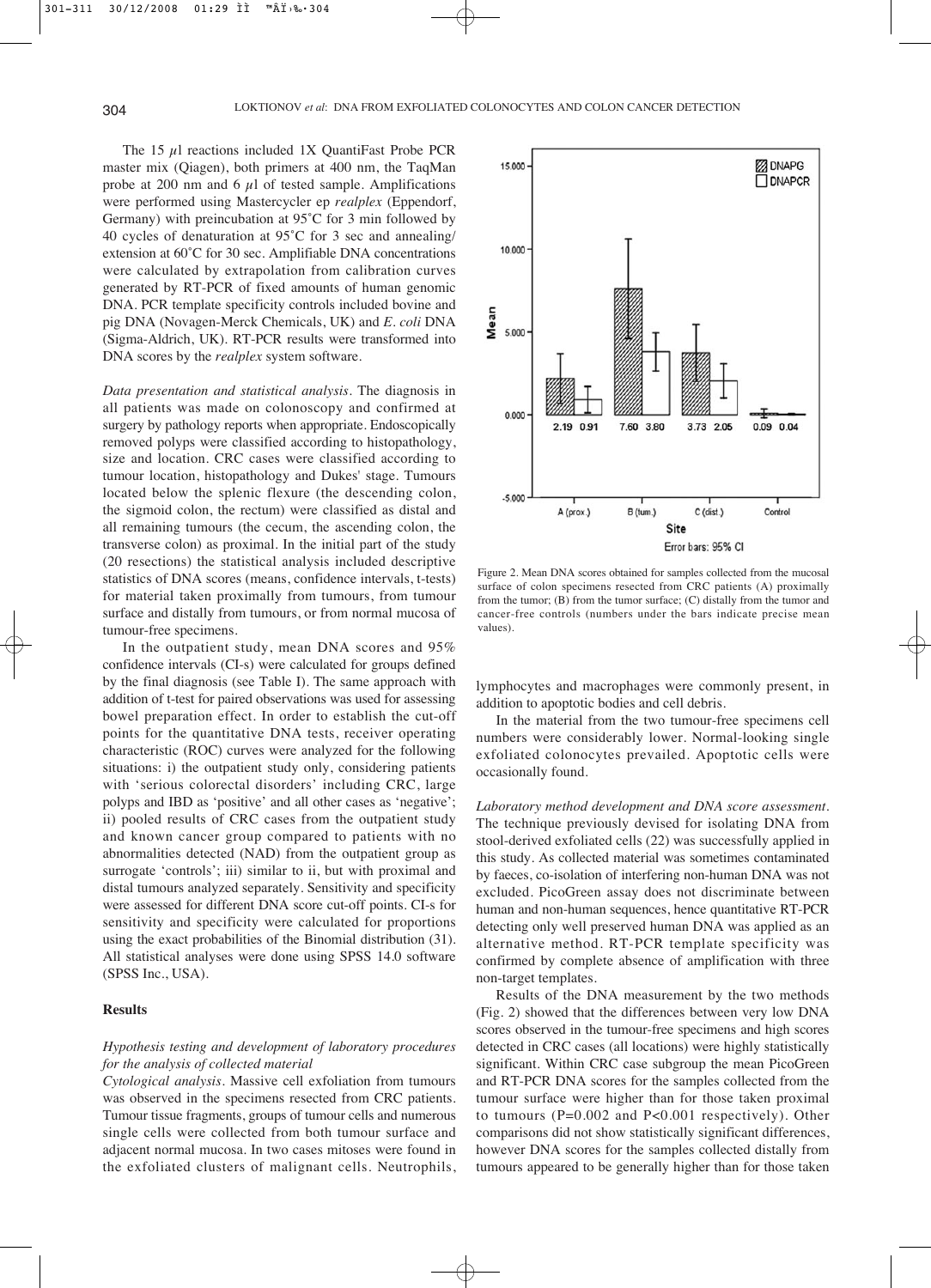|                |                        | Material collection site |                   |                          |                       |                   |                     |                                    |
|----------------|------------------------|--------------------------|-------------------|--------------------------|-----------------------|-------------------|---------------------|------------------------------------|
|                |                        | PicoGreen assay          |                   |                          | RT-PCR                |                   |                     |                                    |
| No.            | Diagnosis<br>and site  | Proximal<br>to tumour    | Tumour<br>surface | Distal<br>to tumour      | Proximal<br>to tumour | Tumour<br>surface | Distal<br>to tumour | Dukes' stage<br>and notes          |
| $\mathbf{1}$   | Ca sigmoid             | 0.51                     | 14.08             | 1.37                     | 0.38                  | 7.23              | 1.40                | Dukes' A;<br>Mitoses detected      |
| $\mathfrak{2}$ | Tumour-free            |                          | 0.11 <sup>b</sup> |                          |                       | 0.04 <sup>b</sup> |                     | Taken as control                   |
| 3              | Tumour-free            |                          | 0.07 <sup>b</sup> |                          |                       | 0.04 <sup>b</sup> |                     | Taken as control                   |
| 4              | Ca rectum              | 7.02                     | 15.44             | 9.33                     | 2.01                  | 7.30              | 6.11                | Dukes' B                           |
| 5              | Ca sigmoid             | 1.35                     | 3.80              | 5.24                     | 0.82                  | 2.13              | 1.96                | Dukes' C1                          |
| 6              | Ca caecum              |                          | 5.54              | 0.43                     | ÷,                    | 3.29              | 0.36                | Dukes' C2;<br>No proximal segment  |
| $\tau$         | Ca transverse<br>colon | 1.08                     | 11.55             | 5.61                     | 0.18                  | 4.72              | 0.84                | Dukes' C1;<br>Faecal contamination |
| $8\,$          | Ca rectum              | 0.45                     | 5.48              | 0.54                     | 0.23                  | 3.18              | 0.44                | Dukes' A                           |
| $\overline{9}$ | Ca rectum              | 0.31                     | 9.35              | 11.18                    | 0.28                  | 6.55              | 6.76                | Dukes' B                           |
| 10             | Ca rectum              | 3.83                     | 25.12             | 6.03                     | 0.40                  | 8.86              | 3.12                | Dukes' C1;<br>Mitoses detected     |
| 11             | Ca rectum              | 4.53                     | 5.12              | 2.24                     | 1.62                  | 3.32              | 1.60                | Dukes' C1;<br>Obstruction          |
| 12             | Ca rectum              | 0.97                     | 1.43              |                          | 0.49                  | 1.09              |                     | Dukes' A<br>No distal segment      |
| 13             | Ca sigmoid             | 0.07                     | 5.36              | 0.33                     | 0.03                  | 3.56              | 0.31                | Dukes' C <sub>2</sub>              |
| 14             | Ca rectum              | 0.29                     | 2.29              | 3.23                     | 0.01                  | 1.33              | 1.85                | Dukes' C2                          |
| 15             | Ca rectum              | 0.38                     | 1.53              | 2.02                     | 0.21                  | 0.77              | 0.91                | Dukes' B                           |
| 16             | Ca transverse<br>colon | 0.85                     | 4.44              | 1.31                     | 0.17                  | 2.70              | 0.50                | Dukes' C1                          |
| 17             | Ca rectum              | 10.76                    | 6.92              | 1.43                     | 6.46                  | 3.69              | 1.02                | Dukes' C1;<br>Severe obstruction   |
| 18             | Ca rectum              | 2.28                     | 11.03             | 5.73                     | 0.93                  | 3.89              | 3.55                | Dukes' B                           |
| 19             | Ca rectum              | 0.09                     | 2.22              | $\overline{\phantom{a}}$ | 0.03                  | 1.59              | $\Box$              | Dukes' B;<br>No distal segment     |
| 20             | Ca rectum              | 2.45                     | 6.18              | 3.56                     | 1.23                  | 3.12              | 2.01                | Dukes' B                           |

Table II. DNA scores<sup>a</sup> obtained from material collected from resected colon specimens obtained from CRC patients and tumour-free patients (two resections following endoscopic removal of malignant polyps).

––––––––––––––––––––––––––––––––––––––––––––––––––––––––––––––––––––––––––––––––––––––––––––––––––––– a Due to differences in material collection procedures DNA scores obtained in this part of the study should not be directly compared to those obtained in the pilot clinical trial. bAverage from three samples collected within each tumour-free specimen. Ca, carcinoma. –––––––––––––––––––––––––––––––––––––––––––––––––––––––––––––––––––––––––––––––––––––––––––––––––––––

proximally with only two cases of obstructing rectal cancer demonstrating higher DNA scores proximally from tumours (Table II, #11 and #17). Although RT-PCR provided lower DNA scores compared to those generated by the PicoGreen assay, the patterns of the results were remarkably similar (Fig. 2). Individual results are given in Table II.

*Development of the device and procedure for direct exfoliated cell collection from the surface of human rectal*

*mucosa*. The device developed for the exfoliated cell collection from the surface of rectal mucosa is shown in Fig. 1. Cell collection procedure was comparable to proctoscopy in terms of simplicity and low invasiveness. No complications were observed during 223 sample collections in 156 patients.

Only five samples had to be excluded because of either material collection failure (one) or material handling errors (four).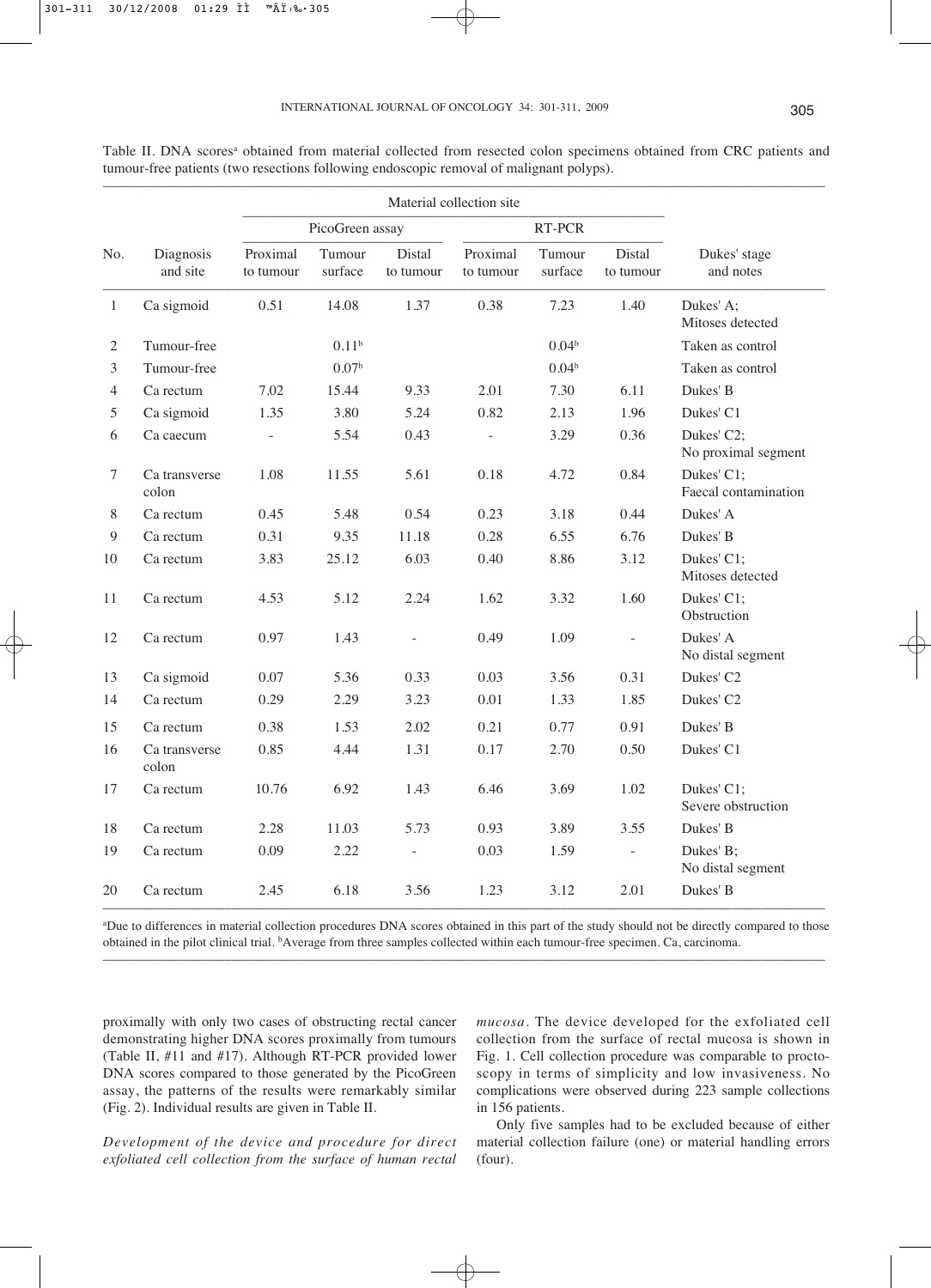|            |                           |                              | Diagnosis                                |                                              |                                            |                                      |                                          |  |
|------------|---------------------------|------------------------------|------------------------------------------|----------------------------------------------|--------------------------------------------|--------------------------------------|------------------------------------------|--|
| <b>FCD</b> | Bowel Prep.               | Method                       | <b>NAD</b>                               | <b>DD</b>                                    | <b>SP</b>                                  | <b>CRC</b>                           | IBD <sup>c</sup>                         |  |
| Low        | $\rm No$                  | PG<br>(CI)<br>RT-PCR         | 2.5<br>$(1.7 - 3.2)$<br>$0.8\,$          | 2.7<br>$(2.0 - 3.4)$<br>0.8                  | 2.3<br>$(1.3 - 3.4)$<br>1.0                | 19.8<br>$(6.8 - 32.9)$<br>4.1        | 29.7<br>$(8.8-40.3)$<br>31.6             |  |
|            | $(N=104^a)$<br>$(89.4\%)$ | (CI)<br>Case N               | $(0.5-1.1)$<br>45                        | $(0.4-1.3)$<br>29                            | $(0.5-1.4)$<br>19                          | $(0.2 - 8.0)$<br>$\overline{4}$      | $(5.2 - 58.1)$<br>6                      |  |
|            | Picolax<br>$N=66$         | PG<br>(CI)<br>RT-PCR<br>(CI) | 4.3<br>$(2.5-6.1)$<br>1.0<br>$(0.8-1.3)$ | 3.7<br>$(2.0 - 5.3)$<br>1.9<br>$(0.4 - 3.4)$ | 6.8<br>$(4.2 - 9.5)$<br>1.1<br>$(0.7-1.6)$ | 1.2<br>$(0-2.6)$<br>0.8<br>$(0-1.6)$ | 4.5<br>$(0.8 - 8.1)$<br>2.6<br>$(0-5.4)$ |  |
|            | $(98.5\%)$                | Case N                       | 31                                       | 16                                           | 13                                         | $\overline{2}$                       | $\overline{4}$                           |  |
| Heavy      | No                        | PG<br>(CI)                   | 13.0<br>$(8.1 - 17.9)$                   |                                              | 11.3<br>$(0.6-22.0)$                       |                                      | 17.0                                     |  |
|            | $N=11$<br>$(9.6\%)$       | RT-PCR<br>(CI)<br>Case N     | 0.6 <sup>b</sup><br>$(0-1.5)$<br>7       |                                              | 0.4<br>$(0-0.7)$<br>3                      |                                      | 2.5<br>$\mathbf{1}$                      |  |
|            | Picolax<br>$N=1$          | PG<br>(CI)<br>RT-PCR<br>(CI) |                                          |                                              |                                            |                                      | 44.9<br>2.1                              |  |
|            | $(1.6\%)$                 | Case N                       |                                          |                                              |                                            |                                      | $\mathbf{1}$                             |  |
| Total      | No                        | PG<br>(CI)<br>RT-PCR         | 3.9<br>$(2.6 - 5.2)$<br>0.8              | 2.7<br>$(2.0 - 3.4)$<br>0.8                  | 3.6<br>$(1.5-5.6)$<br>0.9                  | 19.8<br>$(6.8 - 32.9)$<br>4.1        | 27.9<br>$(9.8 - 45.9)$<br>27.5           |  |
|            | $N = 115^a$<br>$(100\%)$  | (CI)<br>Case N               | $(0.5-1.1)$<br>52                        | $(0.4-1.3)$<br>29                            | $(0.5-1.3)$<br>22                          | $(0.2 - 8.0)$<br>$\overline{4}$      | $(3.7 - 51.3)$<br>7                      |  |
|            | Picolax                   | PG<br>(CI)<br>RT-PCR         | 4.3<br>$(2.5-6.1)$<br>1.0                | 3.7<br>$(2.0 - 5.3)$<br>1.9                  | 6.8<br>$(4.2 - 9.5)$<br>1.1                | 1.2<br>$(0-2.6)$<br>$0.8\,$          | 12.6<br>$(0-28.7)$<br>2.5                |  |
|            | $N=67$<br>$(100\%)$       | (CI)<br>Case N               | $(0.8-1.3)$<br>31                        | $(0.4 - 3.4)$<br>16                          | $(0.7-1.6)$<br>13                          | $(0-1.6)$<br>$\overline{2}$          | $(0.3-4.7)$<br>5                         |  |

Table III. DNA scores measured by PicoGreen assay (PG) and real-time PCR (RT-PCR) in 115 eligible outpatients without bowel preparation and in 67 of them for the second time, after bowel preparation with Picolax.

FCD, fecal contamination degree; NAD, no abnormalities detected; DD, diverticular disease; SP, small polyps; CRC, colorectal cancer; IBD, inflammatory bowel disease. <sup>a</sup>Results from one eligible case with the diagnosis of stomach cancer are not included. DNA scores in this case were 10.6 and 9.3 for PicoGreen and RT-PCR respectively (contamination - low). bNo amplification was observed in two DNA samples isolated from heavily contaminated material. The IBD group included four cases of ulcerative colitis, two cases of Crohn's disease and one case of proctitis (see Fig. 3).

–––––––––––––––––––––––––––––––––––––––––––––––––––––––––––––––––––––––––––––––––––––––––––––––––––––

*Faecal contamination*. Although 205 (91.9%) of 223 collected samples had low or no faecal presence, 18 (8.1%) were heavily contaminated. Heavy contamination compromised quantitative assays resulting in very high PicoGreen DNA scores, but mostly low DNA scores in the same samples when measured by RT-PCR. All quantitative results are shown in Tables III and IV and Fig. 3, but cases with heavy contamination were excluded when sensitivity and specificity of the test were analyzed.

*Outpatient study*. Among 120 outpatients who provided samples 115 were eligible for further analysis (Table I). The

final diagnoses of the eligible outpatients are shown in Table I and Fig. 3.

*Cytological examination*. Smears from patients with NAD contained relatively few single normal colonocytes (Fig. 4a), occasional erythrocytes, neutrophils and squamous epithelial cells. Colonocyte groups and fragments of colonic epithelium were sometimes found, but the latter observation was mostly associated with diverticular disease (Fig. 4b). No clear cytological pattern was related to the presence of small polyps. Characteristic changes in patients with IBD, especially ulcerative colitis, included an abundance of neutrophils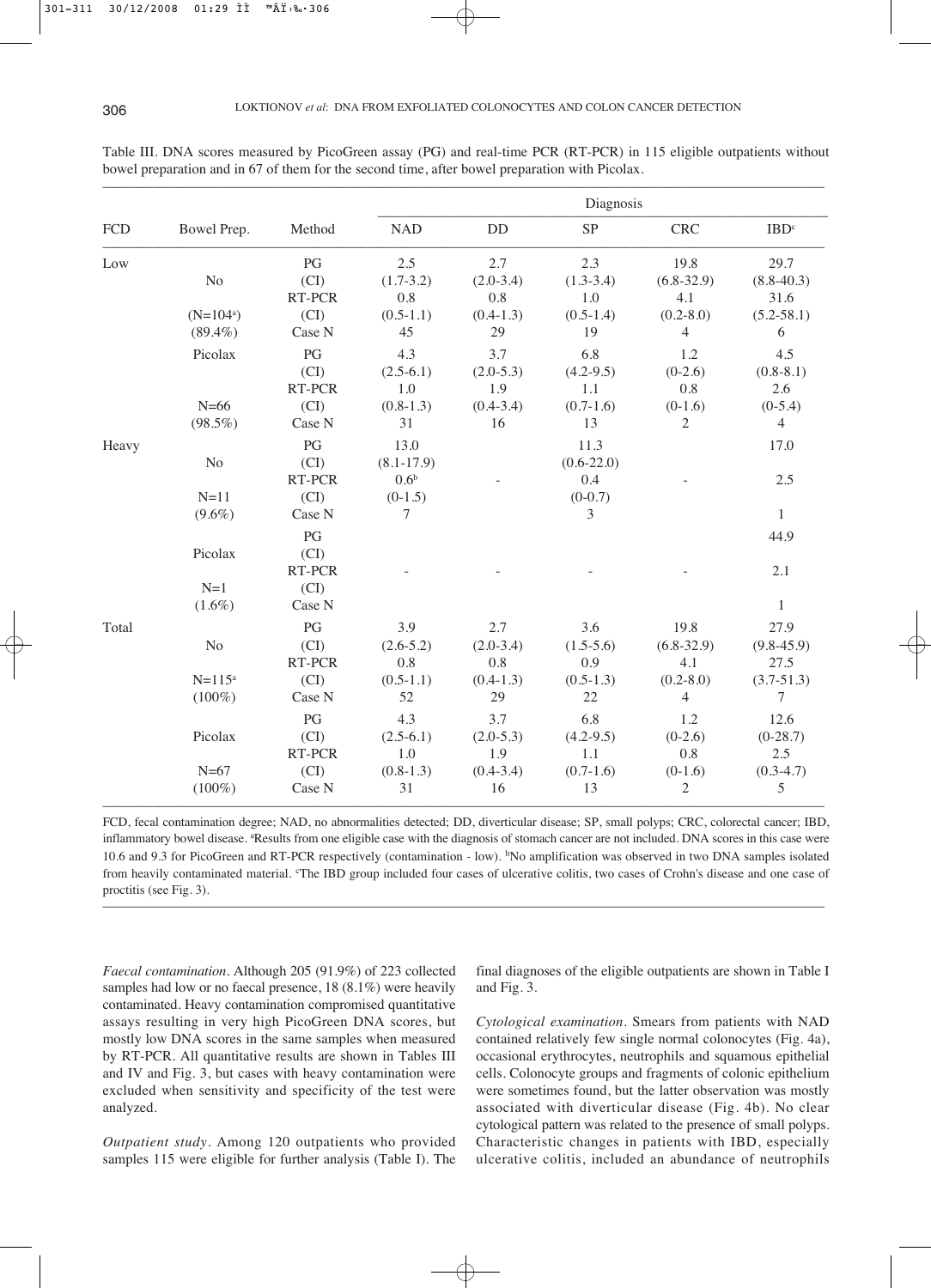

Figure 3. DNA score distribution determined by PicoGreen (A) and RT-PCR (B) assays. Results of the outpatient study are presented by diagnosis (115 eligible cases shown). Known cancer cases are presented according to bowel preparation status. Circles indicate individual results in patients with no abnormalities detected (NAD), diverticular disease; hyperplastic polyps and small adenomas; four-pointed stars, proximal cancer; eight-pointed stars, distal cancer; five-pointed stars, ulcerative colitis; squares, other inflammatory conditions. Colour of the symbols shows individual sample contamination degree (white, low; black, high).



Figure 4. Examples of cells collected from the surface of human rectal mucosa: (A) Normal-looking single exfoliated colonocyte (note characteristically elongated shape of the cell). (B) Exfoliated fragment of normal-looking colonic epithelium. Such findings were especially common in patients with diverticular disease. (C) Abundance of neutrophils in material taken from a patient with ulcerative colitis. Several apoptotic bodies are also present. (D) Cluster of malignant cells from a patient with rectal cancer. Erythrocytes present around the cell cluster.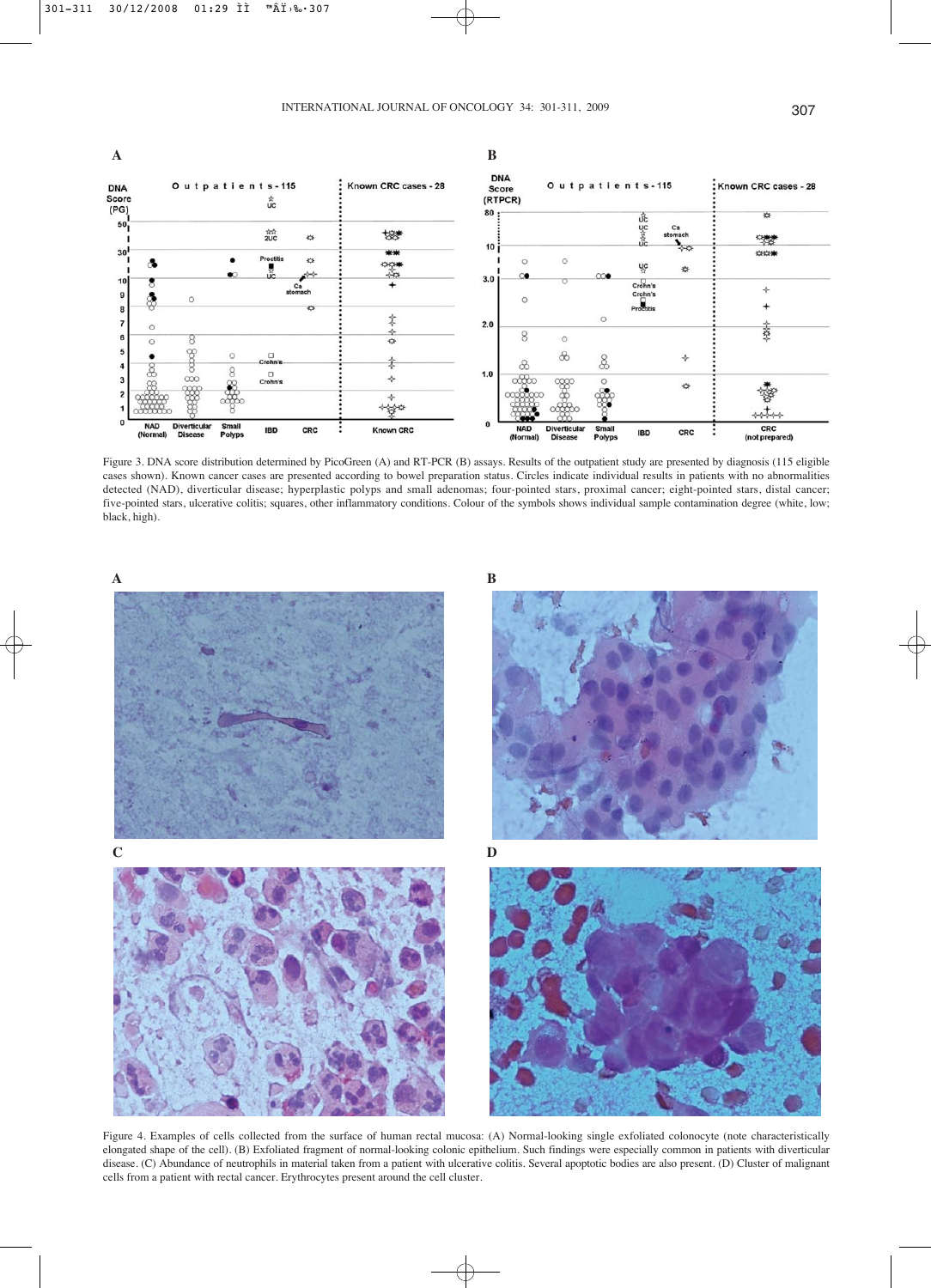|            | Method<br>PG | Diagnosis       |                  |                 |                                 |  |
|------------|--------------|-----------------|------------------|-----------------|---------------------------------|--|
| <b>FCD</b> |              | $CRC$ (all)     | Proximal tumours | Distal tumours  | No abnormalities detected (NAD) |  |
| Low        |              | 12.1            | 5.5              | 19.7            | 2.5                             |  |
|            |              | $(7.1 - 17.1)$  | $(2.8 - 8.2)$    | $(11.0 - 28.4)$ | $(1.7-3.2)$                     |  |
|            | RT-PCR       | 6.8             | 1.8              | 12.7            | 0.8                             |  |
|            |              | $(0.7-12.8)$    | $(0.1 - 3.4)$    | $(0.3 - 25.1)$  | $(0.5-1.1)$                     |  |
|            | Case N       | 26              | 14               | 12              | 45                              |  |
| Heavy      | PG           | 28.0            | 25.7             | 29.1            | 13.0                            |  |
|            |              | $(17.8 - 38.1)$ | $(0-57.4)$       | $(19.9 - 38.4)$ | $(8.1 - 17.9)$                  |  |
|            | RT-PCR       | 9.7             | 1.3              | 13.9            | 0.6                             |  |
|            |              | $(0.8-18.5)$    | $(0-3.4)$        | $(2.6 - 25.2)$  | $(0-1.5)$                       |  |
|            | Case N       | 6               | 2                | 4               | 7                               |  |
| Total      | PG           | 15.1            | 8.0              | 22.1            | 3.9                             |  |
|            |              | $(10.1 - 20.0)$ | $(3.0-13.0)$     | $(15.0 - 29.2)$ | $(2.6-5.2)$                     |  |
|            | RT-PCR       | 7.3             | 1.7              | 13.0            | 0.8                             |  |
|            |              | $(2.2 - 12.5)$  | $(0.3-3.2)$      | $(3.4 - 22.5)$  | $(0.5-1.1)$                     |  |
|            | Case N       | 32              | 16               | 16              | 52                              |  |

Table IV. DNA scores measured by PicoGreen assay (PG) and real-time PCR (RT-PCR) in samples taken from 32 eligible CRC patients with colorectal tumours (30 CRC cases including four from the outpatient group and two large polyps).<sup>a</sup>

a Results from 52 outpatients with no abnormalities detected (NAD) are given for comparison. FCD, fecal contamination degree; CRC, colorectal cancer and NAD, no abnormalities detected. –––––––––––––––––––––––––––––––––––––––––––––––––––––––––––––––––––––––––––––––––––––––––––––––––––––

(Fig. 4c) and fresh blood. Lymphocytes and larger cells (probably monocytes/macrophages or dysplastic epithelial cells) were also observed as well as single colonocytes, apoptotic bodies and cell debris. Examination of material from CRC cases (comprising 'known CRC') revealed extreme abundance of apoptotic bodies and cell debris. Chronic bleeding signs, in particular fragments of organized thrombi, were common. Neutrophils and eosinophils were often observed. Easily identifiable malignant cells (Fig. 4d) were relatively rare, especially compared to the material from resected specimens described before.

*DNA score assessment*. Although CRC was diagnosed in only four outpatients, DNA scores determined by the both quantification methods showed higher values for the malignancies compared to all patients without serious pathology (Table III and Fig. 3). Interestingly, a very high DNA score was observed in one patient with gastric cancer (Fig. 3). The presence of IBD, especially ulcerative colitis, also increased DNA scores. Comparison of pooled results from CRC and IBD cases against pooled results from all remaining patients has shown a highly significant statistical difference (P=0.006 for the PicoGreen assay; P=0.046 for the RT-PCR assay for samples with low contamination) with the reservation that the number of eligible patients with serious conditions was small (4 CRC and 6 IBD). The ROC curve for sensitivity and specificity assessment of the test for detecting serious conditions is shown in Fig. 5 with sensitivity of  $1.00$  (CI = 0.69-1.00) and specificity of 0.75  $(CI = 0.65 - 0.84)$  demonstrated for the PicoGreen test at DNA score cut-off point of 3.0  $\mu$ g/ml. The real-time PCR-based assay provided sensitivity of  $0.90$  (CI =  $0.55-1.00$ ) and

specificity of  $0.86$  (CI =  $0.77-0.92$ ) at DNA score cut-off point of 1.25  $\mu$ g/ml.

*Effect of bowel preparation on DNA score distribution*. Although preparation with Picolax reduced the proportion of contaminated samples, DNA scores in individuals without serious colorectal conditions increased following bowel preparation (Table III). Paired t-test analysis of 52 pairs of samples (low contamination only) obtained from patients without serious colorectal conditions indicated an increase of both PicoGreen- and RT-PCR-measured DNA scores after bowel preparation (P=0.004 and P=0.068, respectively).

In contrast, Picolax caused a decrease of DNA score values in six patients with CRC and IBD (P=0.017 and P=0.070 for PicoGreen- and RT-PCR-measured DNA scores respectively, see also Table III). Therefore bowel preparation reduced the difference between DNA score values found in unprepared cancer and IBD patients when compared with those who did not have serious colorectal conditions.

*DNA score determination in patients with confirmed CRC diagnosis*. An additional group of 36 patients with a clinical CRC diagnosis were recruited to examine the ability of the test to detect tumours at different sites within the colon. Eight of these cases were excluded from the analysis for different reasons (Table I).

Table IV compares the results observed in CRC patients and outpatients with NAD. Although there was a wide variation in the cancer group, DNA scores were generally high. Patients with proximal tumours more often had lower DNA scores. This was most apparent when DNA was measured by RT-PCR. Nevertheless, 9 of 16 and 6 of 16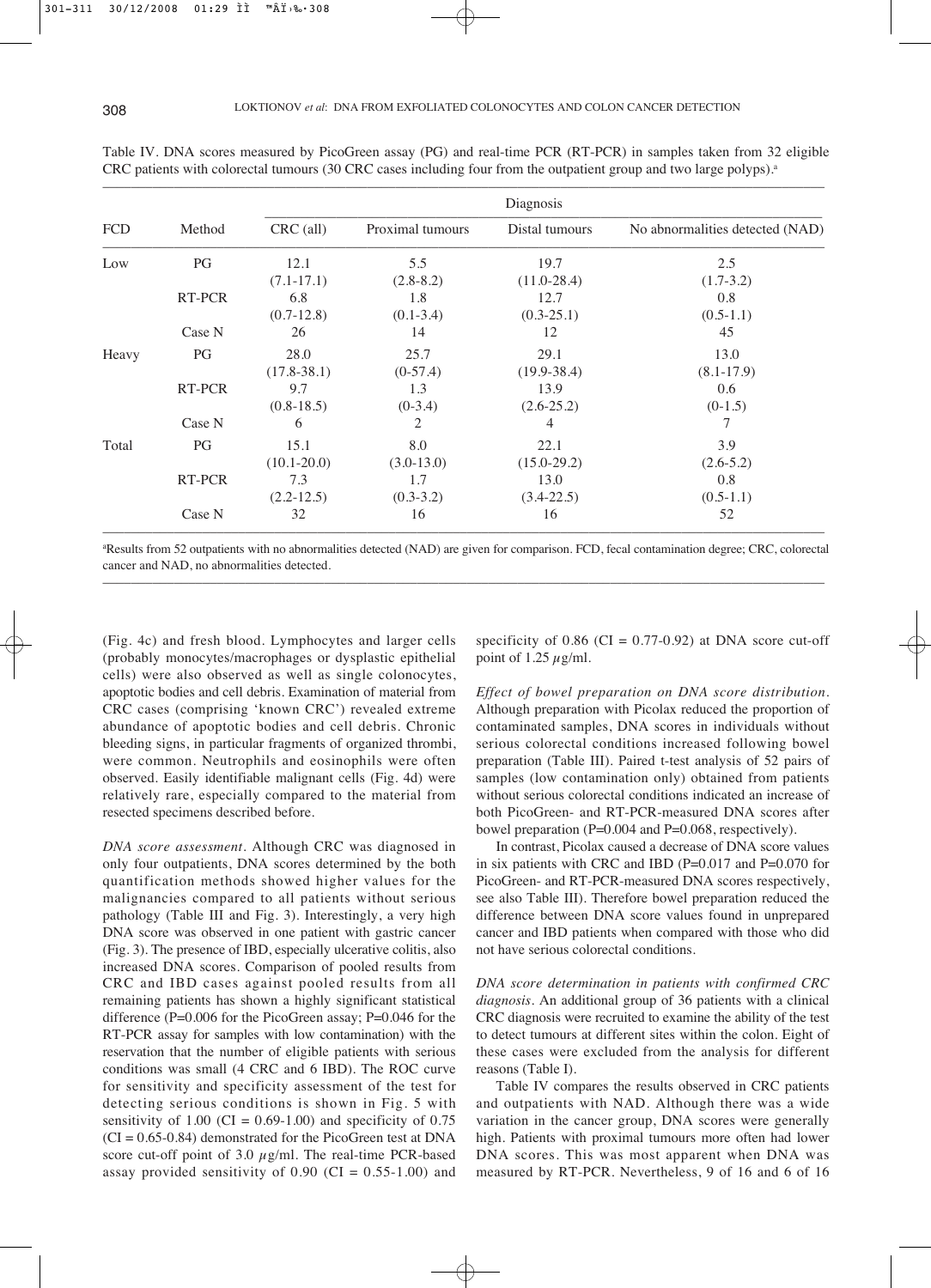|               |                   | Sensitivity               |                         |                 |  |  |
|---------------|-------------------|---------------------------|-------------------------|-----------------|--|--|
| Cut-off point | For all CRC cases | For proximal tumour cases | For distal tumour cases | Specificity     |  |  |
|               |                   | PicoGreen Assay           |                         |                 |  |  |
| 2.0           | 0.73              | 0.64                      | 0.83                    | 0.64            |  |  |
|               | $(0.52 - 0.88)$   | $(0.35 - 0.87)$           | $(0.52 - 0.98)$         | $(0.49 - 0.78)$ |  |  |
| 3.0           | 0.69              | 0.57                      | 0.83                    | 0.76            |  |  |
|               | $(0.48 - 0.86)$   | $(0.29 - 0.82)$           | $(0.52 - 0.98)$         | $(0.60 - 0.87)$ |  |  |
| 4.0           | 0.65              | 0.50                      | 0.83                    | 0.84            |  |  |
|               | $(0.44 - 0.83)$   | $(0.23 - 0.77)$           | $(0.52 - 0.98)$         | $(0.71 - 0.94)$ |  |  |
| 5.0           | 0.62              | 0.43                      | 0.83                    | 0.87            |  |  |
|               | $(0.41 - 0.80)$   | $(0.18 - 0.71)$           | $(0.52 - 0.98)$         | $(0.73 - 0.95)$ |  |  |
| Area under    | 0.75              | 0.66                      | 0.85                    |                 |  |  |
| the ROC curve | $(0.62 - 0.88)$   | $(0.48 - 0.85)$           | $(0.69 - 1.00)$         |                 |  |  |
|               |                   | RT-PCR assay              |                         |                 |  |  |
| 0.75          | 0.58              | 0.43                      | 0.75                    | 0.64            |  |  |
|               | $(0.37 - 0.77)$   | $(0.18 - 0.71)$           | $(0.43 - 0.95)$         | $(0.49 - 0.78)$ |  |  |
| 1.00          | 0.54              | 0.43                      | 0.67                    | 0.82            |  |  |
|               | $(0.33 - 0.73)$   | $(0.18 - 0.71)$           | $(0.35 - 0.90)$         | $(0.68 - 0.92)$ |  |  |
| 1.25          | 0.54              | 0.43                      | 0.67                    | 0.89            |  |  |
|               | $(0.33 - 0.73)$   | $(0.18 - 0.71)$           | $(0.35 - 0.90)$         | $(0.76 - 0.96)$ |  |  |
| 1.50          | 0.54              | 0.43                      | 0.67                    | 0.89            |  |  |
|               | $(0.33 - 0.73)$   | $(0.18 - 0.71)$           | $(0.35 - 0.90)$         | $(0.76 - 0.96)$ |  |  |
| Area under    | 0.69              | 0.55                      | 0.85                    |                 |  |  |
| the ROC curve | $(0.54 - 0.83)$   | $(0.34 - 0.76)$           | $(0.72 - 0.97)$         |                 |  |  |

Table V. Test sensitivity and specificity values for comparison of CRC cases (including four CRC cases from the outpatient group and two cases of large polyps) with patients with no abnormalities detected (NAD) from the outpatient group.<sup>a</sup>

a Results for the PicoGreen and RT-PCR assays at different cut-off points (DNA scores demarcating positive and negative results).

–––––––––––––––––––––––––––––––––––––––––––––––––––––––––––––––––––––––––––––––––––––––––––––––––––––

proximal tumours were associated with high DNA scores when measured by PicoGreen and RT-PCR assays, respectively. Two large tubulovillous adenomas (one proximal and one distal) were found in the eligible operated patients and both of them were associated with high DNA scores.

In order to establish a cut-off DNA score value for demarcating negative and positive results, tentative ROC curves were created by comparing results of all cancer patients including those detected in the outpatient group with outpatients with no abnormalities detected during colonoscopy (ROC curves are not shown). The test detected the presence of CRC with sensitivity and specificity values dependent on the selected cut-off point (Table V). Optimal cut-off point values were in the range of 2.5-4.0  $\mu$ g/ml for PicoGreen and 1.0-1.5  $\mu$ g/ml for RT-PCR. Sensitivity and specificity values for PicoGreen and RT-PCR assays for detecting any CRC were  $0.69$  (CI =  $0.48 - 0.86$ ) and  $0.76$  $(CI = 0.60 - 0.87)$  and 0.54  $(CI = 0.33 - 0.73)$  and 0.89  $(CI = 0.60 - 0.87)$ 0.76-0.96) at DNA score cut-off points of 3.0  $\mu$ g/ml and 1.25  $\mu$ g/ml, respectively. Separate analysis of proximal and distal cancer cases showed that the test better detected distal

CRC compared to proximal tumours (see Table V). DNA scores were not affected by the Dukes' stage or histopathology of analysed CRC cases.

## **Discussion**

We have described a simple, minimally invasive approach for the collection of cells from the surface of human rectal mucosa in a standardized way. Although the idea of measuring the amount of DNA extracted from stool-derived exfoliated colonocytes for diagnostic purposes has previously been discussed (22,29), quantification of DNA isolated from material collected directly from the surface of rectal mucosa can be regarded as a new concept.

The amount and quality of cells obtained by the new method were by far superior compared to any existing stool-based technique (20). Cytological examination of the samples has shown disease-specific patterns and has demonstrated the availability of well preserved cells that can be successfully analyzed by various molecular approaches (9-11).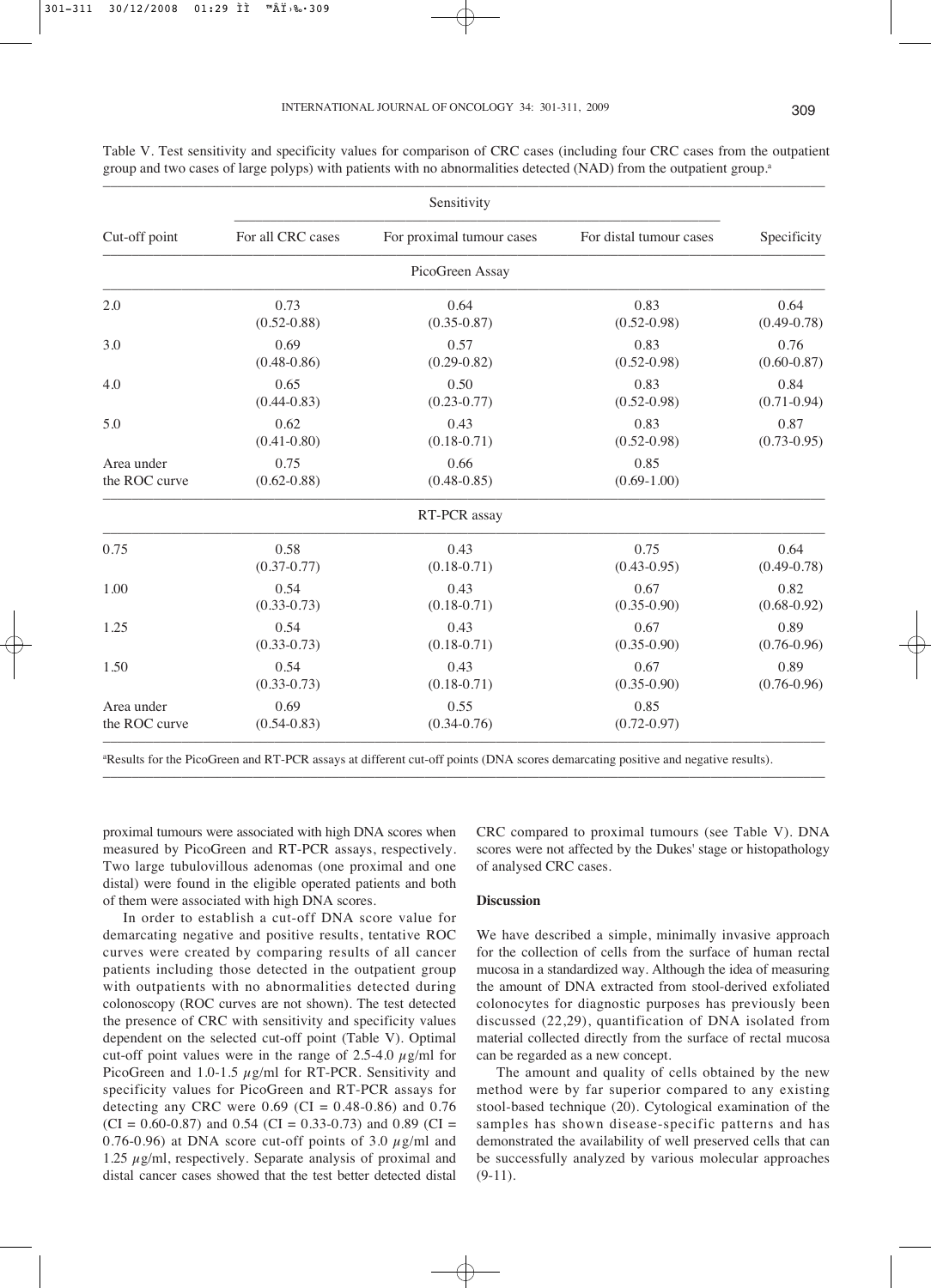

Figure 5. ROC curves describing sensitivity and specificity of detection of 'serious colorectal conditions' by PicoGreen (A) and real-time PCR (B) DNA score assessment in the prospective outpatient trial. Comparison of 10 cases of 'serious conditions' (CRC, ulcerative colitis, Crohn's disease) against 93 patients with any other conditions (NAD, diverticular disease, small polyps). Samples with heavy faecal contamination are excluded. For the PicoGreen assay (A) sensitivity and specificity were 1.00 (CI = 0.69-1.00) and 0.59 (CI = 0.48-0.69); 1.00 (CI = 0.69-1.00) and 0.75 (CI = 0.65-0.84); 0.90(CI = 0.55-1.00) and 0.83 (CI = 0.74-0.90); 0.80 (CI = 0.44-0.97) and 0.88 (CI = 0.80-0.94); for DNA score cut-off points of 2.0, 3.0, 4.0 and 5.0 respectively. Area under the curve  $= 0.955 (0.90-1.00)$ . For the real-time PCR assay (B) sensitivity and specificity were 1.00 (CI = 0.69-1.00) and 0.66 (CI = 0.55-0.75); 0.90 (CI = 0.55-1.00) and 0.80 (CI = 0.70-0.87); 0.90 (CI = 0.55-1.00) and 0.86 (CI = 0.77-0.92); 0.80 (CI = 0.44-0.97) and 0.89 (CI = 0.81-0.95); for DNA score cut-off points of 0.75, 1.0, 1.25 and 1.5, respectively. Area under the curve = 0.94 (0.87-1.00).

The goal of this study was to assess the applicability of simple measurement of total DNA isolated from samples collected from the surface of rectal mucosa as an indicator of the presence of serious colorectal conditions. Our prospective blinded outpatient study has highlighted the difference between high DNA scores in patients with CRC and chronic inflammatory bowel conditions and low scores in symptomatic patients with normal colons or less serious conditions. This finding may offer an efficient way for avoiding unnecessary colonoscopies.

It also appears that different cell types present in the mucocellular layer are responsible for DNA score increase in CRC and IBD. Cytological analysis has shown that in IBD patients massive presence of neutrophils was the main DNA source, whereas material exfoliated from tumour surface generated DNA abundance in cancer patients.

In some patients, faecal presence in the rectum prevented adequate contact of the collecting membrane with the rectal mucosa. Contaminated samples contained large amounts of bacterial DNA, producing high scores in the PicoGreen assay. RT-PCR in most of these cases was inhibited by faeces-derived substances co-isolated with DNA (32,33), but it should be noted that, despite the inhibitory effect, DNA scores detected by this method remained very high in a few cases of distal CRC (see Fig. 3b). Although reduction of contamination might improve the performance of the test, bowel preparation was not suitable for this purpose because Picolax decreased the discriminatory power of the test.

At the last stage of the study material was collected from a group of patients with confirmed CRC and large adenomatous polyps. Whereas DNA scores were high in the majority of cases, results below 2.0 (PicoGreen assay) were observed in seven unprepared CRC patients. It is important to note that five of these patients had varying degrees of intestinal obstruction, which could interfere with the normal movement of the mucocellular layer where exfoliated cells are found. This suggestion is supported by the findings in the initial pilot study of resected specimens, when two patients with signs of intestinal obstruction (Table II, #11 and #17) displayed an unusual distribution of the exfoliated material with higher DNA scores obtained for the mucosal surface proximally from the tumour.

The ultimate objective of this study was to develop a novel means of CRC screening. Distal colon tumours appeared to be easy to detect using the both DNA measurement techniques. The test was less efficient for detecting cancers of the proximal colon, but ROC curve analysis still demonstrated encouraging sensitivity and specificity values for these tumours rarely detected by FOBT (34). PicoGreen assay was more efficient than real-time PCR in detecting proximal cancers (see Fig. 3 and Tables IV and V). A possible explanation of the difference is the detection by the PicoGreen assay of a higher proportion of finely fragmented double-stranded human DNA generated from cells undergoing apoptosis during long migration of the exfoliated material through the colon within its mucocellular layer. This explanation, however, remains hypothetical and needs confirmation. Sensitivity and specificity results for the detection of CRC regardless site within the colon should be taken with caution since the proportion of proximal tumours in this study was unusually high.

It is obvious that the simple quantitative assay described in this study can be supplemented by additional qualitative